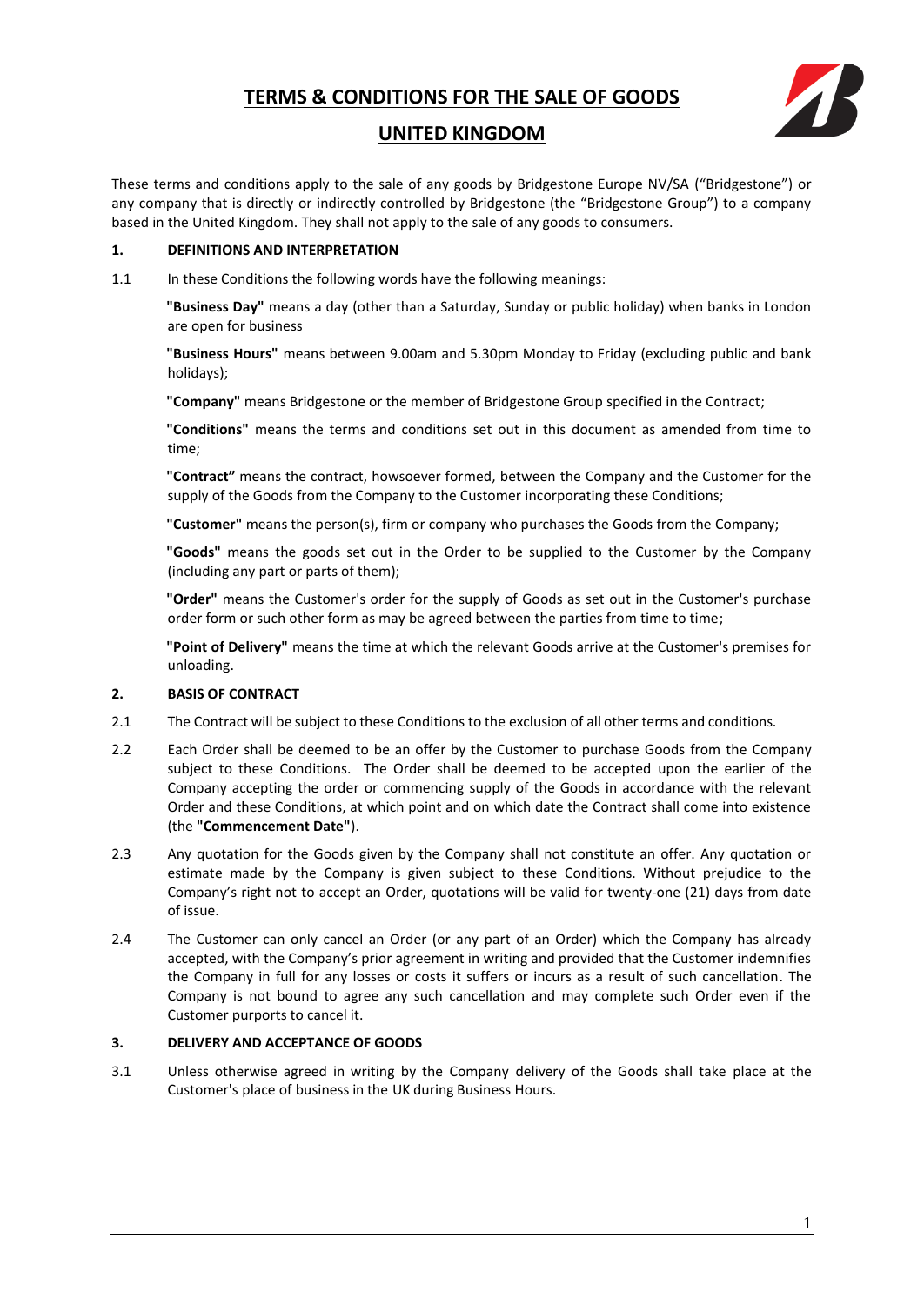

## **UNITED KINGDOM**

- 3.2 Any date or dates specified by the Company for delivery of the Goods are intended to be an estimate only and time for delivery shall not be of the essence. If no dates are so specified, delivery will be within a reasonable time.
- 3.3 If the Company fails to deliver the Goods, its liability shall be limited to the costs and expenses incurred by the Customer in obtaining replacement goods of similar description and quality in the cheapest market available, less the price of the Goods. The Company shall have no liability for any failure to deliver the Goods to the extent that such failure is caused by a Force Majeure Event or the Customer's failure to provide the Company with adequate delivery instructions or any other instructions that are relevant to the supply of the Goods.
- 3.4 The Company shall be entitled at its discretion to make delivery of the Goods by instalments and to invoice the Customer for each instalment individually. Where the Goods are to be delivered in instalments, each instalment shall constitute a separate contract and failure by the Company to deliver any one or more of the instalments in accordance with these Conditions shall not entitle the Customer to treat the Contract as a whole as repudiated or to refuse to accept subsequent instalments.
- 3.5 If the Customer fails to accept delivery of the Goods upon the delivery date agreed with the Company, then, except where such failure or delay is caused by a Force Majeure Event or the Company's failure to comply with its obligations under the Contract:
	- (a) delivery of the Goods shall be deemed to have been completed at 9.00 am on the first Business Day after the day on which the Company attempted to deliver the Goods; and
	- (b) the Company shall store the Goods until delivery takes place, and charge the Customer for all related costs and expenses (including insurance).
- 3.6 The Customer shall notify the Company within 14 days of the agreed delivery date of any failure by the Company to deliver some or all of the Goods providing evidence reasonably required to support such claim. The Company will only be liable for non-delivery of Goods (even if caused by the Company's negligence) if the Customer gives written notice within the 14 day notice period to the Company.

## **4. PASSING OF RISK AND LEGAL TITLE**

- 4.1 The risk in the Goods shall pass to the Customer at the Point of Delivery.
- 4.2 Title to the Goods shall not passto the Customer until the earlier of:
	- (a) the Company receives:
	- (i) payment in full, in cash or cleared funds, for the Goods; and
	- (ii) all other money due and payable from the Customer to the Company under any other contract; or
	- (b) the Customer resells those Goods, in which case title to those Goods shall pass to the Customer at the time specified in Condition 4.4.
- 4.3 Until title to the Goods has passed to the Customer the Customer shall:
	- (a) hold the Goods on a fiduciary basis as the Company's bailee;
	- (b) store the Goods at its premises in a proper manner in conditions which adequately protect and preserve the Goods and shall insure them, without any charge to the Company, and not tamper with any identification upon the Goods or their packaging and shall ensure that they are stored and kept in such a way as to ensure they are clearly identifiable as belonging to the Company and the Company shall be entitled to examine any such Goods in storage at any time during Business Hours upon giving the Customer reasonable notice of its intention to do so;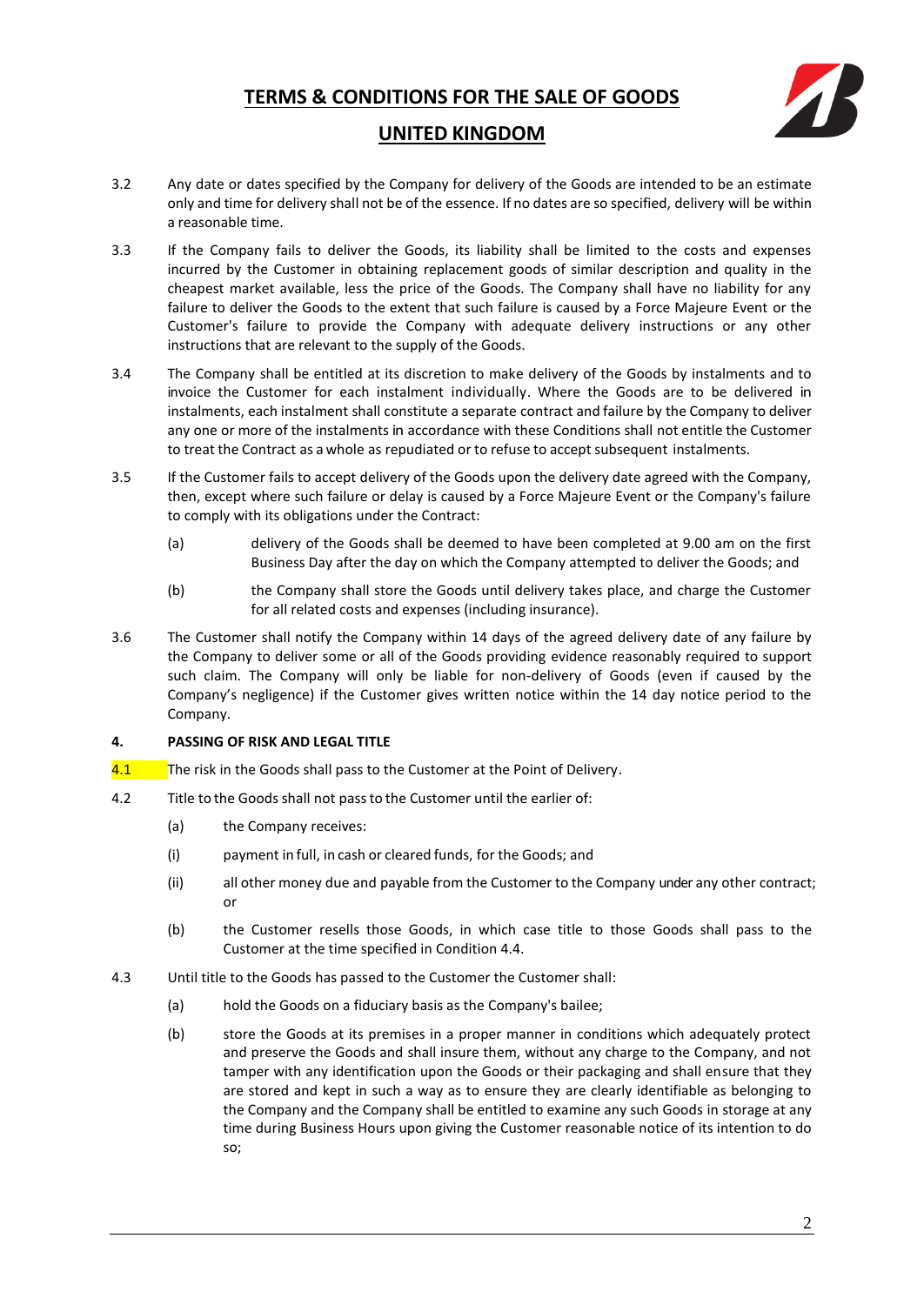

## **UNITED KINGDOM**

- (c) notify the Company immediately if it becomes subject to any of the events listed in Condition 13.1(c).
- 4.4 The Customer may sell the Goods in the normal course of the Customer's business (but not otherwise) before the Company receives payment for the Goods. However, if the Customer sells the Goods before the Company receives payment for the Goods:
	- (a) it does so as principal and not as the Company's agent; and
	- (b) title to the Goods shall pass from the Company to the Customer immediately before the time at which resale to the Customer's customer occurs.
- 4.5 If any of the events specified in Condition 13.1(c) occur or if any sum due to the Company from the Customer under any other Contract is not paid when due and payable, the Company may at any time, on demand and without prior notice, require the Customer to deliver the Goods up to the Company and the Company may repossess and resell the Goods.
- 4.6 For the purposes of exercising its right to repossess the Goods under Condition 4.5, the Company, its employees, agents and sub-contractors will be entitled to free and unrestricted access to any premises owned, occupied or controlled by the Customer and/or any other location where any of the Goods are situated at any time without prior notice.
- 4.7 The Company's rights and remedies set out in this Condition 4 are in addition to and shall not in any way prejudice, limit or restrict any of the Company's other rights or remedies under the Contract or in law or equity.

## **5. CONTRACT PRICE**

- 5.1 The price for Goods shall be the price set out in the Company's published price list as at the Point of Delivery, unless otherwise agreed. Unless stated otherwise in an Order, the price for Goods includes carriage of such Goods to the Customer's premises.
- 5.2 The Company may by giving notice to the Customer at any time before delivery increase the price of the Goods to reflect any increase in the cost of the goods that is due to:
	- (a) any factor beyond the Company's control (including foreign exchange fluctuations and increases in labour, materials and other manufacturing costs);
	- (b) any request by the Customer to change the delivery date or the quantities or types of Goods ordered;
	- (c) the United Kingdom's departure from the European Union; or
	- (d) any delay caused by any instructions of the Customer or failure of the Customer to give the Company adequate or accurate information or instructions.

## **6. PAYMENT TERMS**

- 6.1 Payment of the price for the Goods is due thirty (30) days net monthly, after the earlier of delivery of Goods or the date of invoice, unless otherwise agreed in writing. Payment shall be made by direct debit to the bank account nominated by the Company. Time for payment shall be of the essence of the Contract.
- 6.2 All amounts payable by the Customer under the Contract are exclusive of amounts in respect of value added tax chargeable from time to time (**"VAT"**). Where any taxable supply for VAT purposes is made under the Contract by the Company to the Customer, the Customer shall, on receipt of a valid VAT invoice from the Company, pay to the Company such additional amounts in respect of VAT as are chargeable on the supply of the Goods at the same time as payment is due for the supply of the Goods.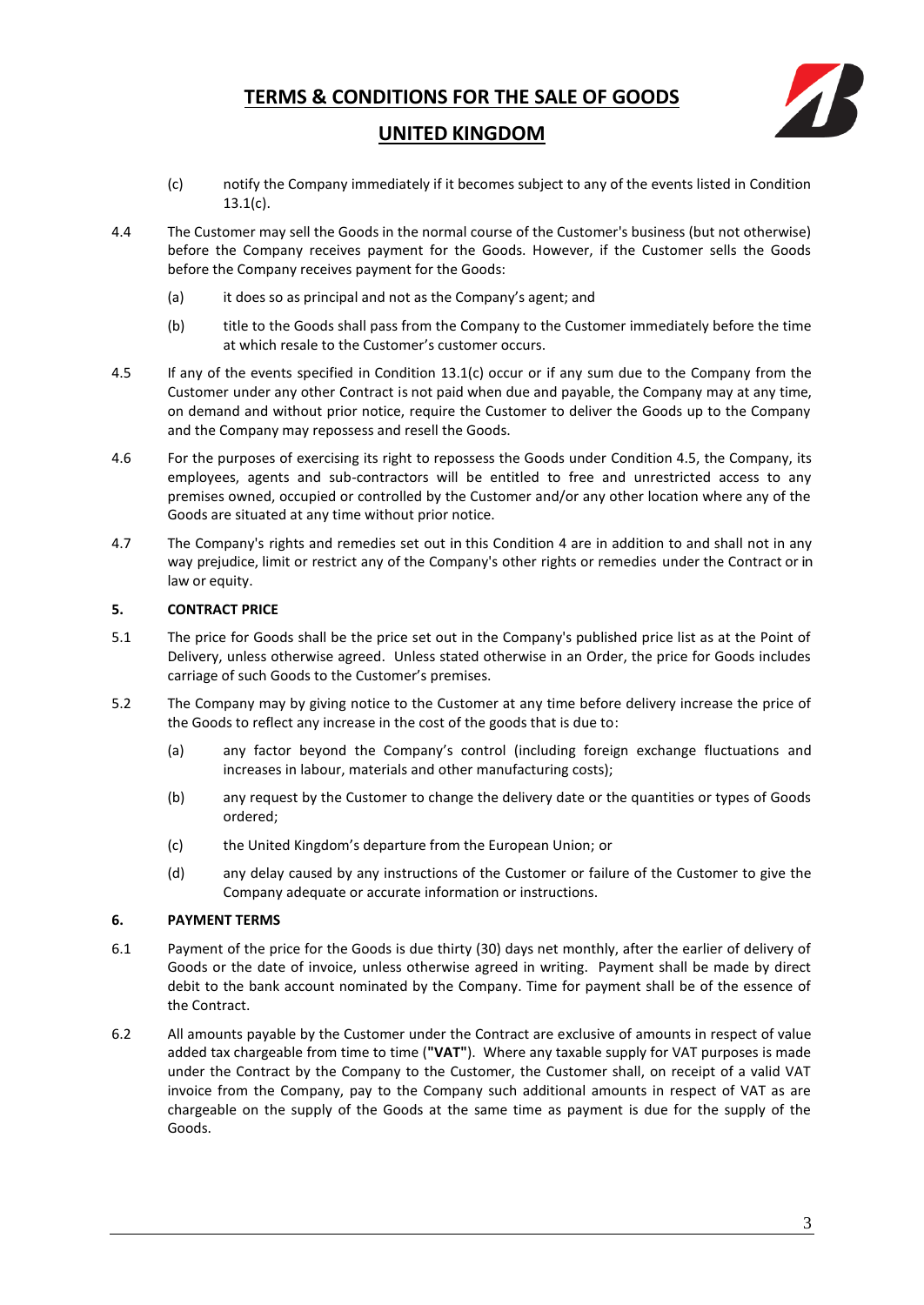

# **UNITED KINGDOM**

- 6.3 The Customer shall make all payments due under the Contract without any deduction whether by way of set-off, withholding, counterclaim, discount, abatement or otherwise (except as required by law).
- 6.4 If payments received from the Customer are not stated to refer to a particular invoice, the Company may appropriate such payment to any outstanding invoice addressed to the Customer from the Company.
- 6.5 Any credit facility granted to the Customer may be withdrawn at the discretion of the Company.
- 6.6 If any sum due from the Customer to the Company under the Contract or any other contract isnot paid on or before the due date for payment then all sums then owing by the Customer to the Company shall become due and payable immediately and, without prejudice to any other right or remedy available to the Company, the Company shall be entitled to:
	- (a) cancel or suspend its performance of the Contract or any order including suspending deliveries of the Goods until arrangements as to payments or credit have been established which are satisfactory to the Company;
	- (b) set off any payment made by the Customer to the Company under any other Contract or agreement as the Company may think fit;
	- (c) require the Customer to pay for the Goods prior to their despatch or collection from the Company's place of business; and/or
	- (d) charge the Customer:
		- (i) interest calculated on a daily basis on all overdue amounts (both before and after judgement) until actual payment at the rate of eight per cent (8%) per annum above the base lending rate of Barclays Bank Plc (prevailing from time to time) until payment is made in full; and
		- (ii) the costs of obtaining judgement on payment (to include all reasonable professional costs including legal fees and other costs of issuing proceedings or otherwise pursuing a debt recovery procedure).

## <span id="page-3-0"></span>7. **RIGHT OF SET-OFF**

The Company may at any time without notice to the Customer set-off any liability of the Company to the Customer against any liability of the Customer to the Company (howsoever arising and whether any such liability is present or future, liquidated or unliquidated and irrespective of the currency) and may for such purpose convert or exchange any sums owing to it into any other currency or currencies in which the obligations of the Customer are payable under the Contract. The Company's rights under this Condition [7](#page-3-0) will be without prejudice to any other rights or remedies available to the Company under these Conditions or otherwise.

## <span id="page-3-1"></span>**8. WARRANTY OF QUALITY OF GOODS**

- <span id="page-3-2"></span>8.1 Subject to Conditions 8.2 and 8.3 below, the Company warrants to the Customer that the Goods are free from defects in material and workmanship.
- 8.2 The warranty in 8.1 above shall not apply to defects in any Goods to the extent they arise as a result of the Company's or any third party's improper use, operation, maintenance or storage of the Goods.
- 8.3 The Company shall not be liable for any breaches of the warranty in Condition 8.1 if:
	- (a) insufficient information is provided by the Customer in relation to the defect;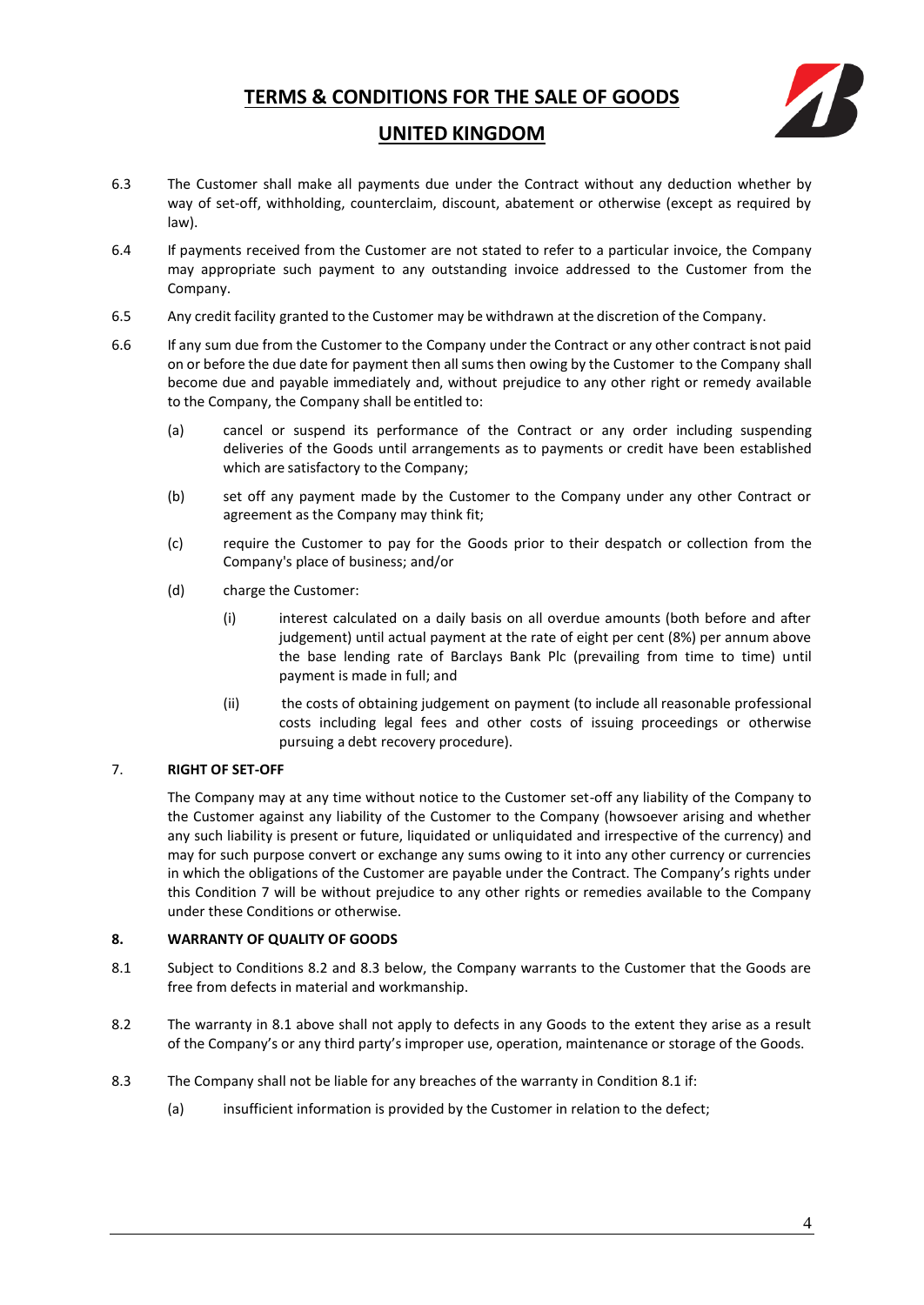

## **UNITED KINGDOM**

- (b) the Customer notifies the Company of such defect more than five (5) years after the date on which the Goods were manufactured by the Company;
- (c) the end-user or final purchaser purchased the Goods more than two (2) years after the Commencement Date;
- (d) the Customer fails to notify the Company in writing of the alleged defect within thirty (30) days of discovery of the defect (or within thirty (30) days of the date of delivery where the defect is or would be apparent from reasonable inspection of the Goods) and in any event within two (2) years of the date of delivery of the Goods to the Customer; or
- (e) the Customer fails to afford the Company a reasonable opportunity to inspect the relevant Goods and, if so requested by the Company and where it is reasonable to do so, fails to promptly return to the Company or such other person nominated by the Company a sample of the Goods (such carriage to be paid by the Company), for inspection, examination and testing or otherwise fails to permit the Company to have access to the Goods at the Customer's premises or other location where they may be for such purposes.
- 8.4 Subject to Conditions 8.2 and 8.3, if the Goods do not comply with the warranty in Condition 8.1, the Company shall at its own discretion and within a reasonable time offer one of the following exclusive remedies:
	- (a) repair or make good such defect or failure in such Goods free of charge to the Customer (including all costs of labour, transportation and materials required for that purpose;
	- (b) replace such Goods with Goods which are in all respects in accordance with the Contract; or
	- (c) provide the Customer with an appropriate refund of the price originally paid for the Goods, having regard to the use that the end user / final purchaser of the Goods has had of the Goods since they purchased them,

provided that the liability of the Company under this Condition [8](#page-3-1) shall in no event exceed the purchase price of such Goods and performance of any one of the above options shall entirely discharge the Company's liability under this Condition 8.

- 8.5 If the Company elects to replace the Goods pursuant to Condition 8.3, the Company shall deliver the replacement Goods at the Company's own expense to the address to which the defective Goods were delivered and title to the defective Goods which are being replaced shall (if it has vested in the Customer) re-vest in the Company. The Customer shall make any arrangements as may be necessary to deliver up to the Company the defective Goods which are being replaced.
- 8.6 Subject to Condition 9.2, save as set out in this Condition 8 all warranties, conditions and other terms, implied by statute or common law are, to the fullest extent permitted by law, excluded from the Contract. Except as provided in this Condition [8,](#page-3-1) the Customer shall not otherwise be entitled to reject the Goods and the Company shall have no liability to the Customer in respect of the Goods' failure to comply with the warranty set out in Conditio[n 8.1.](#page-3-2)

## **9. EXCLUSION AND LIMITATION OF LIABILITY**

- <span id="page-4-1"></span>9.1 Subject to Condition [9.2](#page-4-0) below, the Company shall under no circumstances whatsoever be liable to the Customer whether in contract, tort (including negligence), breach of statutory duty, or otherwise for any loss of profit or any indirect or consequential loss which arises out of or in connection with the Contract or otherwise.
- <span id="page-4-0"></span>9.2 Nothing in these Conditions excludes or limits the liability of the Company for:
	- (a) death or personal injury caused by the Company's negligence, or the negligence of its employees, agents or sub-contractors (as applicable);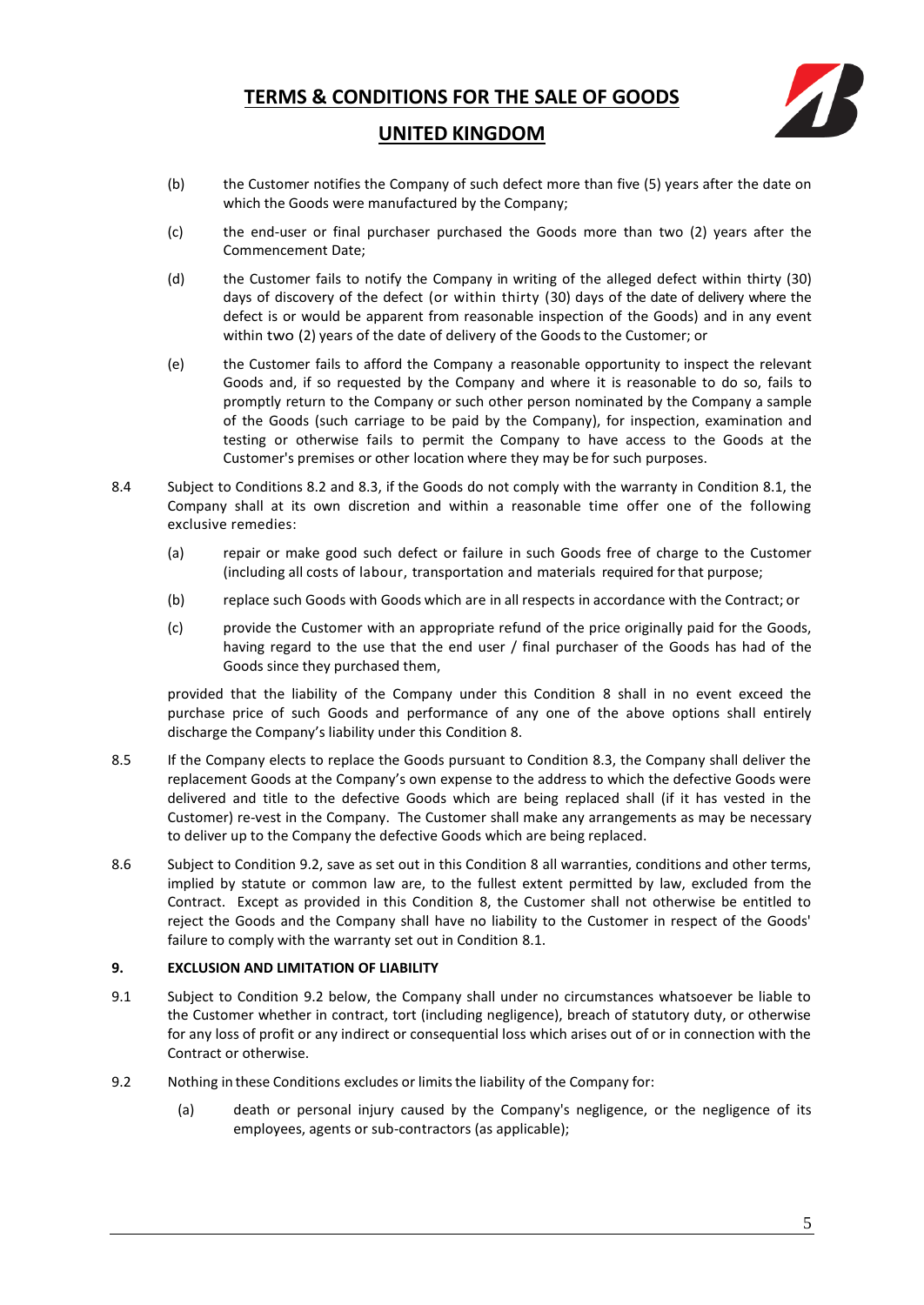

## **UNITED KINGDOM**

- (b) fraud or fraudulent misrepresentation;
- (c) breach of a warranty that the Company is entitled to sell the Goods; or
- (d) any matter in respect of which it would be unlawful for the Company to exclude or restrict liability.
- 9.3 Subject to Conditions [9.1](#page-4-1) and [9.2](#page-4-0), the Company's total liability in contract, tort (including negligence or breach of statutory duty), misrepresentation or otherwise, arising in connection with the performance or contemplated performance of this Contract shall be limited to 150% of the price of the Goods in respect of which the Customer suffered or incurred such loss or damage.

#### **10. PRODUCT RECALL**

- 10.1 The Company may at its discretion recall any Goods delivered to the Customer and/or issue any notification to the Customer about the manner of use or operation of the Goods where the Company believes there is a defect in the Goods which exposes or may expose consumers to any risk of death, injury or damage to property (a "**Product Recall**"). The Customer shall co-operate fully with the Company in relation to any Product Recall including taking all reasonable steps to recover the Goods from its customers that have purchased the Goods. The Company shall, at its discretion refund, credit or replace the Goods affected by a Product Recall.
- 10.2 Unless required by law, the Customer may not undertake any recall or withdrawal of the Goods or other goods sold produced by the Company, whether or not such recall or withdrawal is pursuant to a request or order from a court or other order or directive from a governmental or regulatory authority, without the prior written permission of the Company and only then in strict compliance with the Company's instructions about the process of implementing the recall or withdrawal.

#### **11. BRANDING, MARKING, REMOULDING OR RETREADING FROM ORIGINAL**

- 11.1 Subject to Condition 11.2 below, the Customer shall not without the previous written authority of the Company alter or tamper with in any way whatsoever the Goods and shall not sell, offer for sale, advertise or supply Goods which have been so altered or tampered with.
- 11.2 The Customer shall not sell, offer for sale, advertise or supply as 'new' part worn, re-grooved, re-tread and/ re-mould tyres or Goods that have been modified in any way as new products manufactured by the Company.

#### **12. FORCE MAJEURE**

- 12.1 Neither party shall be liable for any failure or delay in performing its obligations under the Contract to the extent that such failure or delay is due to circumstances beyond the reasonable control of the Company including, without limitation, acts of God, war, riot, civil commotion, fire, flood, strikes or other labour disputes (whether or not relating to either party's workforce), or restraints or delays affecting the carriers inability, or delay, in obtaining supplies of adequate or suitable materials ("**Force Majeure Event**").
- 12.2 The Company reserves the right to defer the date of delivery or to cancel the Contract or reduce the volume of the Goods ordered by the Customer (without liability to the Customer) if it is prevented from or delayed in the carrying on of its business and its obligations under the Contract due to a Force Majeure Event or due to circumstances arising as a result of the United Kingdom's exit from the European Union (either a "**Delay Event**"), provided that if the Delay Event continues for a continuous period in excess of three (3) months, the Customer shall be entitled to give notice in writing to the Company to terminate the Contract.

#### **13. TERMINATION**

13.1 The Company may terminate the Contract by written notice with immediate effect if: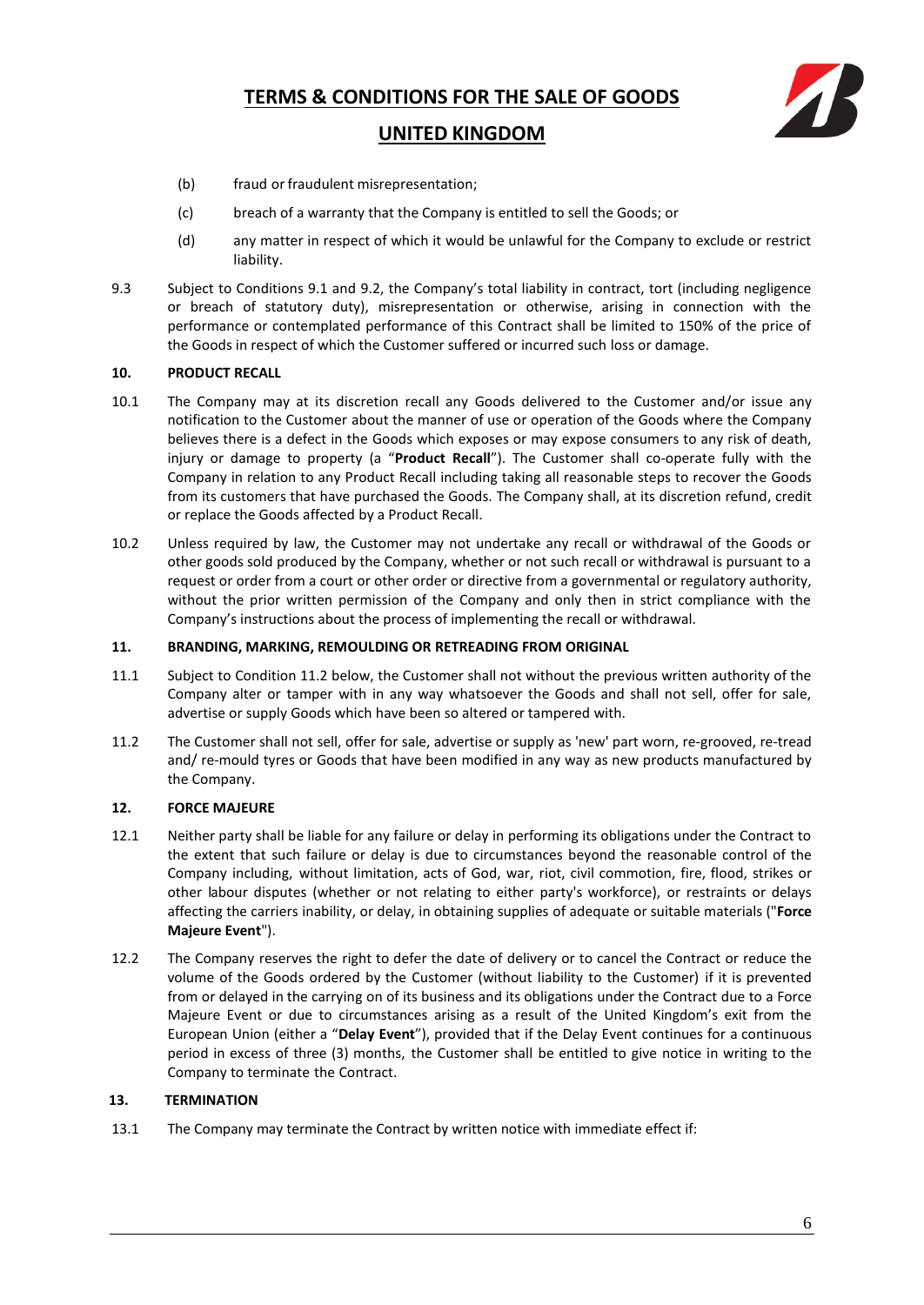

## **UNITED KINGDOM**

- (a) the Customer fails to pay any undisputed amount due under the Contract on the due date for payment and remains in default not less than 14 days after being notified by the Company to make such payment;
- (b) the Customer commits a material breach of any other term of the Contract, which breach is irremediable or (if such breach is capable of remedy) fails to remedy such breach within a period of 30 days after being notified in writing to do so;
- (c) the Customer takes any step or action in connection with entering into administration, personal liquidation or any composition or arrangement with its creditors (other than in relation to a solvent restructuring), being wound up (whether voluntarily or by order of the court, unless for the purpose of solvent restructuring), having a receiving appointed to any of its assets or ceasing to carry on business or any similar or analogous step or action in another jurisdiction;
- (d) the Customer suspends, threatens to suspend, ceases or threatens to cease to carry on all or a substantial part of its business; and
- (e) the Customer's financial position deteriorates to such an extent that in the Company's opinion the Customer's capability to adequately fulfil its obligations under the Contract has been placed in jeopardy.
- 13.2 Without limiting its other rights or remedies, the Company may suspend provision of the Goods under a Contract if the Customer becomes subject to any of the events listed in Condition 13.1, or if the Company reasonably believes that the Customer is about to become subject to any of them.
- 13.3 Termination of this contract shall be without prejudice to the rights and remedies accrued by either party up to termination. On termination of a Contract for any reason, all sums owing pursuant to the Contract shall become due immediately.
- 13.4 Conditions which expressly or by implication survive termination of the Contract shall continue in full force and effect.

## **14. INTELLECTUAL PROPERTY**

- 14.1 Save as otherwise set out in these Conditions, nothing in this Contract shall be deemed to have given the Customer a licence or any other right to use any of the Company's trademarks or other intellectual property rights.
- 14.2 The Customer may use the Company's trademarks and other intellectual property for the purposes of promoting the Goods subject to receiving the prior written approval of the Company.

## **15. GENERAL**

- 15.1 Any notice or other communication given to a party under or in connection with the Contract shall be in writing, addressed to that party at its registered office (if it is a company) or its principal place of business (in any other case) or such other address as that party may have specified to the other party in writing in accordance with this Condition, and shall be delivered personally, sent by pre-paid first class post or by commercial courier. A notice or other communication shall be deemed to have been received: if delivered personally, when left at the address referred above; if sent by pre-paid first class post, at 9.00 am on the second Business Day after posting; or if delivered by commercial courier, on the date and at the time that the courier's delivery receipt is signed.
- 15.2 If any provision of these Conditions is ruled to be invalid for any reason, that invalidity will not affect the rest of the Conditions which will remain valid and enforceable in all respects.
- 15.3 The Contract sets out the entire agreement and understanding between the Customer and the Company in connection with the sale of the Goods and shall supersede and replace all previous agreements, promises, assurances, warranties, representations and understandings between the Customer